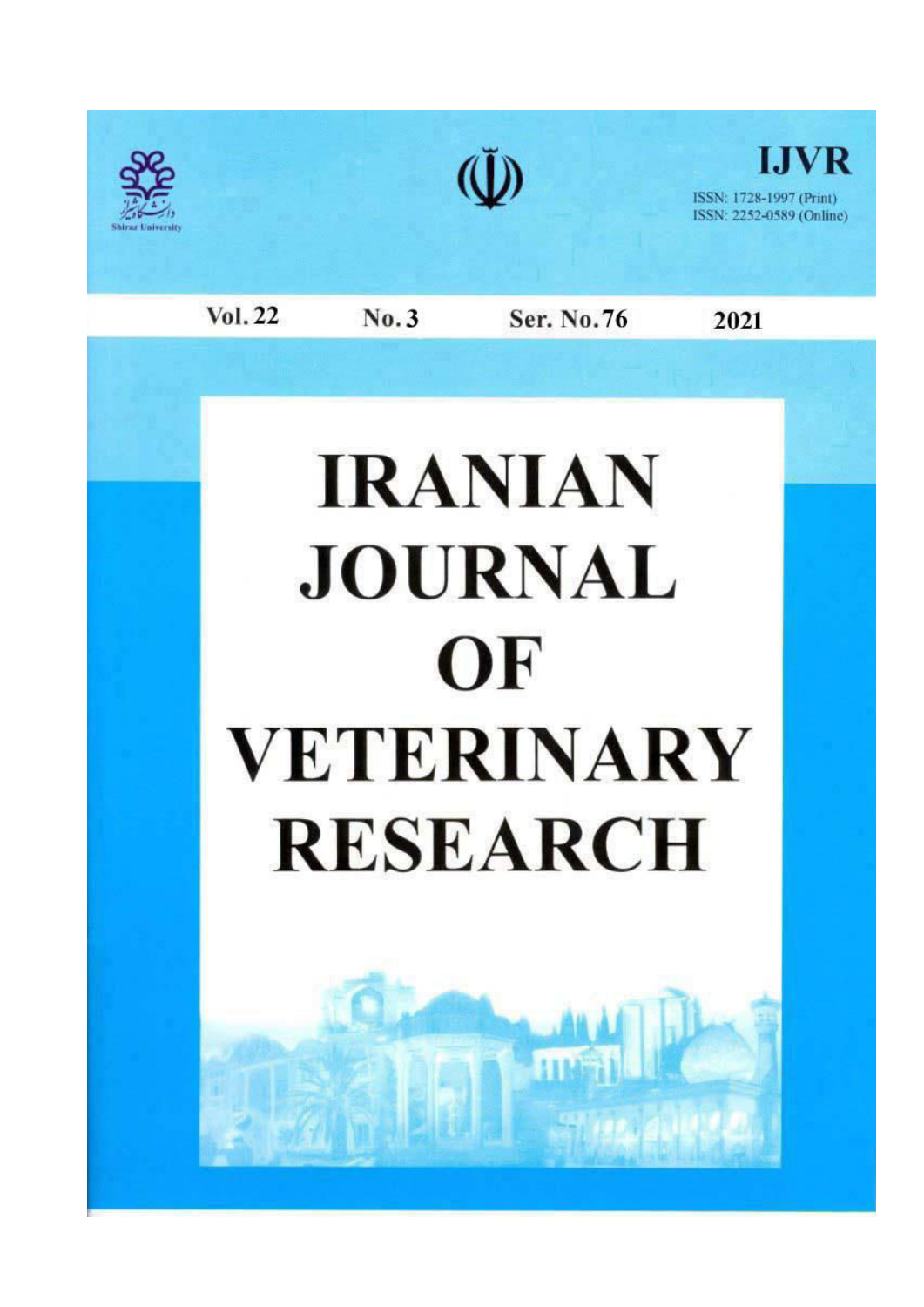**Original Article** 

# Molecular characterization of circulating avian metapneumovirus, subgroup B, in broiler chickens, Iran, 2016-2018

# Hosseini, H.<sup>1</sup>; Ziafati Kafi, Z.<sup>2</sup>; Malekan, M.<sup>3</sup>; Ghafouri, S. A.<sup>4</sup>; Fallah Mehrabadi, M. H.<sup>5</sup>; Sadri, N.<sup>2</sup>; Hojabr Rajeoni, A.<sup>2</sup> and Ghalyanchilangeroudi, A.<sup>6\*</sup>

<sup>1</sup>Department of Clinical Sciences, Faculty of Veterinary Medicine, Karaj Branch, Islamic Azad University, Karaj, Iran; <sup>2</sup>Ph.D. Student in Virology, Department of Microbiology and Immunology, Faculty of Veterinary Medicine, University of Tehran, Tehran, Iran; <sup>3</sup>Department of Veterinary Service, Savapars Company (Ceva Sante Animale Co. Exclusive Distributor in Iran), Tehran, Iran; <sup>4</sup>Department of Clinical Sciences, Faculty of Veterinary Medicine, Ferdowsi University of Mashhad, Mashhad, Iran; <sup>5</sup>Department of Poultry Diseases, Razi Vaccine and Serum Research Institute, Agricultural Research, Education and Extension Organization (AREEO), Karaj, Iran; <sup>6</sup>Department of Microbiology and Immunology, Faculty of Veterinary Medicine, University of Tehran, Tehran, Iran

\*Correspondence: A. Ghalvanchilangeroudi, Department of Microbiology and Immunology, Faculty of Veterinary Medicine, University of Tehran, Tehran, Iran. E-mail: ghalyana@ut.ac.ir

 $\bigcirc$  10.22099/ijvr.2021.38859.5660

(Received 30 Oct 2020; revised version 9 Jan 2021; accepted 7 Mar 2021)

#### **Abstract**

Background: Avian metapneumovirus (aMPV) infection has significant economic impacts on the poultry industry all around the world. Aims: The aim of this study is molecular investigations of different types of aMPV in broiler farms in different provinces of Iran from 2016 to 2018. Methods: Tracheal and oropharyngeal swabs were collected from two hundred broiler chickens with respiratory signs in ten provinces of Iran, including Kurdistan, West Azerbaijan, Semnan, Esfahan, Sistan and Baluchistan, Qazvin, Khuzestan, Fars, Gilan, and Khorasan Razavi from February 2016 to December 2018. After RNA extraction, the presence of aMPV was confirmed using N gene special primers. Then, subtype-specific primers were utilized to differentiate the specific subtype. All positive samples were sequenced. Results: As a general trend, the percentage of aMPV positive chickens increased gradually over time. All samples were clustered together and placed in the subtype B aMPV group. Although 2 samples from 2016 and 2 samples from 2018 were placed in a separate branch, most of the current study samples of 2016, 2017, and 2018 revealed six segregated subbranches, and they were placed close to other isolates of 2011 and 2013 from Iran. Conclusion: The current field study indicated the presence of aMPV in a considerable number of areas in Iran. Thus, the role of this virus in broiler respiratory complex should not be neglected.

Key words: Avian metapneumovirus, Broiler, Iran, Phylogenetic analysis, RT-PCR

## **Introduction**

Avian metapneumovirus (aMPV) can act as an important agent in multi-factorial diseases of the upper respiratory tract of turkeys and chickens. The virus can cause a swollen head syndrome in the latter host (Cecchinato et al., 2010). Avian metapneumovirus infection has significant economic impacts on the poultry industry all around the world (Jones, 1996). As a natural host, turkeys and chickens of any age are susceptible to aMPV infection (Umar et al., 2016). Usually, clinical manifestations in chickens infected solely with aMPV are milder than those in turkeys. Nonetheless, secondary bacterial and viral infection, including infectious bursal disease, Newcastle disease (ND), and infectious bronchitis, exacerbates aMPV infection signs and accelerates the development of swollen head syndrome (SHS) typical symptoms. Clinical signs in chickens are sneezing, swelling of infraorbital sinuses, ocular and nasal discharge, and opisthotonus and torticollis (Kwon et al., 2010; Hartmann et al., 2015).

Within the order of Mononegavirales, aMPV is classified as a member of the genus metapneumovirus from the Pneumoviridae family (Tucciarone et al., 2017b). Avian metapneumovirus has a single-stranded RNA genome with gene order 3'-N-P-M-F-M2-SH-G-L-5' (Govindarajan et al., 2006; Wei et al., 2013). The G protein is one of the major surface glycoproteins of aMPV, which is responsible for the attachment of the virus to its receptor in cell surfaces, and acts as the major antigen of aMPV by inducing neutralizing antibodies. This protein encountered sequence divergence and is known as the most variable protein (Bäyon-Auboyer et al., 2000; Alvarez et al., 2003). However, different studies have indicated a high similarity between G gene sequences of isolates from the UK, Hungary, Spain, and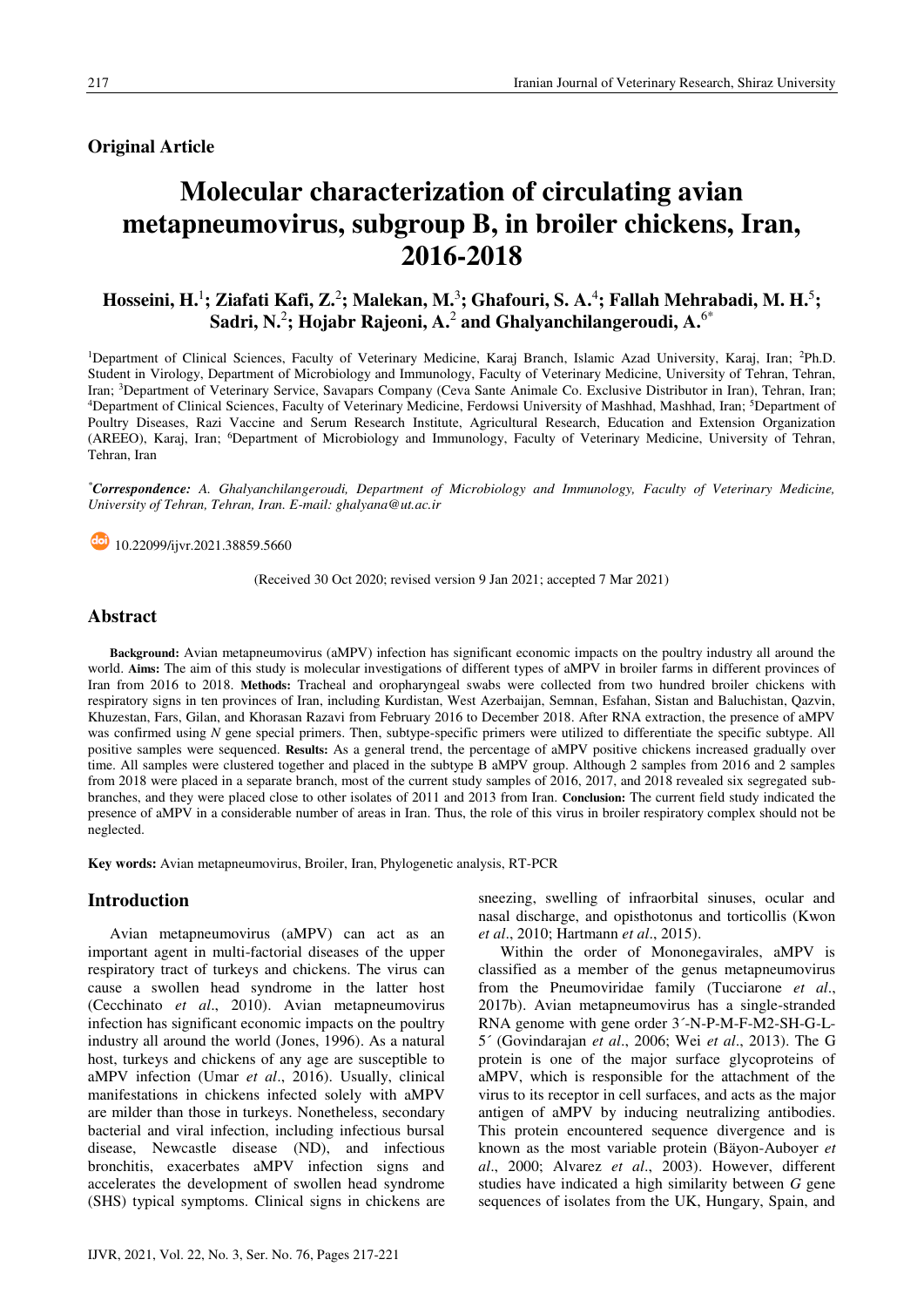Italy (Cecchinato et al., 2010). So far, aMPV has only one recognized serotype; however, it is categorized into A, B, C, and D subtypes based on a genetic and antigenic variation of G protein (Umar et al., 2016). Several outbreaks of A or B subtypes in chickens and turkeys have been reported all around the world. Subtype C is isolated from game and wild birds in Europe, Asia, and America(Wei et al., 2013; Umar et al., 2016). The B subtype of aMPV was molecularly characterized in broiler and broiler breeder flocks of Iran in 2012 and 2013 (Hosseini and Ghalyanchi-Langeroudi, 2012; Ghalyanchi-Langeroudi et al., 2013).

Broiler farms are located in nearly all parts of Iran. However, the density of these farms is higher in some particular provinces, especially those close to the Caspian Sea in the northwest and northeast, and those in central parts of Iran. Although killed and live attenuated vaccines are given in breeder farms, serological studies showed endemic avian pneumovirus infections in Iranian poultry (Hosseini and Ghalyanchi-Langeroudi, 2012). Vaccination against aMPV is not a common procedure in broiler flocks in the country. The current study was conducted for molecular investigations of different types of aMPV in broiler farms in different provinces of Iran from 2016 to 2018.

## **Materials and Methods**

Twenty tracheal and oropharyngeal swabs were collected from two hundred broiler flocks with respiratory signs, including swelling of infraorbital sinuses, nasal discharge, and subcutaneous edema heads in ten provinces of Iran from February 2016 to December 2018 (Table 1). The procedure has been done according to the instructor's guide and ethical standards of the University of Tehran's animals.

These flocks followed the all-in-all-out principle, and all of them had an intense rearing system.

All of the collected samples were transferred to the Laboratory of the Department of Microbiology and Immunology of the University of Tehran and were stored at -70°C until further examination. None of the sampled chickens received an aMPV vaccine.

Tracheal and oropharyngeal swabs from each farm were pooled. RNA extraction was conducted using the RNeasy Mini kit (QIAGEN, USA), and cDNA synthesis was performed by the RevertAid First-Strand cDNA Synthesis kit (Fermentas Co., Canada) according to the manufacturer's procedure (Ghafouri et al., 2019). The N gene-specific primers (Nd: 5'AGC AGG ATG GAG AGC CTC TTT G3' and Nx: 5'CAT GGC CCA ACA TTA TGT T3<sup>2</sup> were used to detect aMPV positive samples. To detect subtypes A and B, Ga: 5 CCG GGA CAA GTA TCT CTA TGG 3' and G2: 5 CCA CAC TTG AAA GAT CTA CCC  $3'$  (G gene-subtype A) as well as Ga: 5'CCG GGA CAA GTA TCT CTA TGG 3' and G12: 5 CAG TCG CCT GTA ATC TTC TAG GG3 (G gene-subtype B) primers were utilized. Bäyon-Auboyer et al. (2000) described the polymerase chain reaction (PCR) protocols. The ABI 3100 Genetic Analyzer (Applied Biosystems, USA) and the primers (both directions) were used for sequencing (Bioneer Co., Korea).

National Center for Biotechnology Information Basic Local Alignment Search Tool (NCBI BLAST) was performed to check the obtained sequences, and Bioedit software (version 7.7.9) was used to edit them (Hall, 1999; Malekan et al., 2016; Vasfi-Marandi et al., 2018). Partial G gene sequences of concerning subtypes from Iran and other parts of the world including Asia, Europe, and America were downloaded from the GenBank to conduct a phylogenetic analysis using the molecular evolutionary genetics analysis (MEGA) (phylogeny inference package) software (version 7.0.26). The pdistance model was used to construct a distance-based Neighbor-Joining (NJ) tree in the MEGA software (version 7.0.26) (Saitou and Nei, 1987; Nei and Kumar, 2000). 1,000 bootstrap replicates assessed phylogenetic tree robustness, and bootstrap values under 50 were omitted. The Chi-square test was used to compare the frequency of aMPV positive chickens in different years. Data were analyzed with International Business Machines Corporation (IBM) SPSS statistics software (version 24), and  $P \le 0.05$  was considered significant. The genes of the ten selected isolates submitted to GenBank and the accession numbers are MN108496, MN108497, and MN101176-MN101183.

# **Results**

The study was conducted in ten provinces of Iran, including Kurdistan, West Azerbaijan, Semnan, Esfahan,

Table 1: Details in number of flocks sampled, number of positive samples, and percentage of positive samples in each year as well as each province

| Province        | 2016    |                         | 2017    |                         | 2018         |                         | Total   |                         |
|-----------------|---------|-------------------------|---------|-------------------------|--------------|-------------------------|---------|-------------------------|
|                 | Samples | Positive numbers $(\%)$ | Samples | Positive numbers $(\%)$ | Samples      | Positive numbers $(\%)$ | Samples | Positive numbers $(\%)$ |
| Kurdistan       |         | 1(11.1)                 | Ō.      | 2(25)                   | 15           | 3(20)                   | 32      | 6(18.8)                 |
| West Azerbaijan |         | 2(40)                   | 4       | 1(25)                   |              | 4(80)                   | 14      | 7(50)                   |
| Semnan          |         | (33.3)                  |         | 5(1.4)                  | 11           | 4(36.3)                 | 21      | 10(47.6)                |
| Esfahan         |         | 2(28.5)                 | 6       | 4(66.6)                 |              | 4(80)                   | 18      | 10(55.6)                |
| Sistan and      |         | 0(0)                    |         | 3(60)                   |              | 1(33.3)                 | 10      | 4(40)                   |
| Baluchistan     |         |                         |         |                         |              |                         |         |                         |
| Oazvin          | 6       | 3(50)                   | 6       | 2(33.3)                 |              | 2(40)                   | 17      | 7(41.2)                 |
| Khuzestan       |         | 2(66.6)                 | ◠       | 0(0)                    | 4            | 3(75)                   | Q       | 5(55.6)                 |
| Fars            |         | 1(14.2)                 | 6       | 1(16.6)                 | 10           | 6(60)                   | 23      | 8(34.8)                 |
| Gilan           |         | 2(22.2)                 | 13      | 2(15.3)                 | 14           | 4(28.5)                 | 36      | 8(22.2)                 |
| Khorasan Razavi | 6       | 1(16.6)                 |         | 2(28.5)                 | $\mathbf{r}$ | 2(28.5)                 | 20      | 5(25)                   |
| Total           | 57      | 15(26.3)                | 64      | 22(34.3)                | 79           | 33(41.7)                | 200     | 70(35)                  |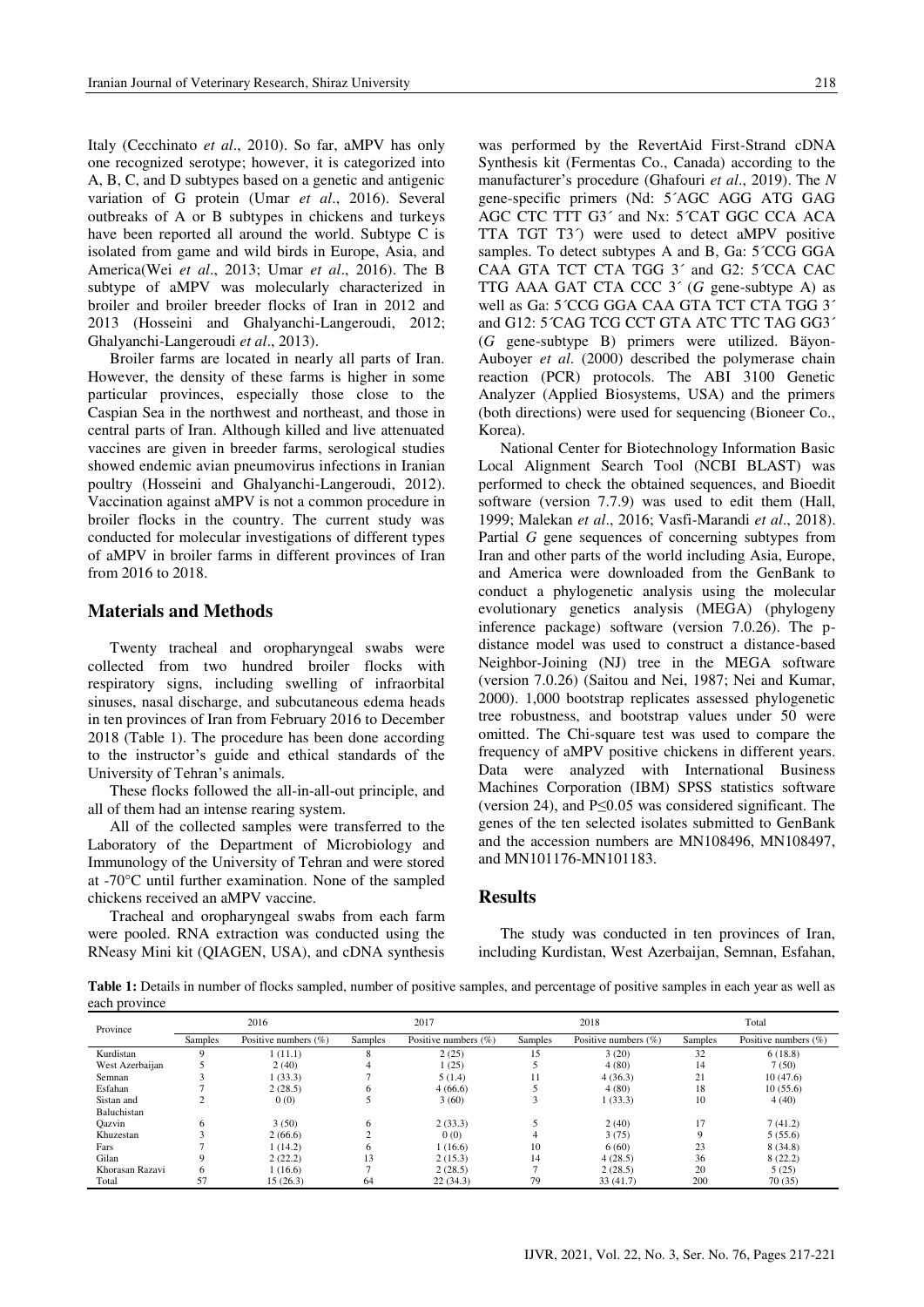

Fig. 1: The evolutionary history was inferred using the Neighbor-Joining method. The percentage of replicate trees in which the associated taxa clustered together in the bootstrap test (1000 replicates) are shown next to the branches. The tree is drawn to scale, with branch lengths in the same units as those of the evolutionary distances used to infer the phylogenetic tree. The evolutionary distances were computed using the pdistance method and are in the units of the number of base differences per site. Bootstrap values under 50 were omitted. Evolutionary analyses were conducted in MEGA7 (black circle: current study isolates, and green square: isolates from Iran)

Sistan and Baluchistan, Qazvin, Khuzestan, Fars, Gilan, and Khorasan Razavi. Variation in the percentage of aMPV positive flocks in different years was not statistically significant ( $P \ge 0.05$ ). Nevertheless, as a general trend, the percentage of aMPV positive flocks has increased gradually over time (Table 1). During 2016, the most positive flocks belonged to Khuzestan, Qazvin, and West Azerbaijan provinces with 66.6, 50, and 40%. However, Semnan, Esfahan, and Sistan and Baluchistan provinces exhibited the highest percentage of aMPV positive flocks in 2017. West Azerbaijan and Esfahan provinces, with 80% and Khuzestan province with 75%, possessed higher aMPV positive flocks in the last year.

All the aMPV positive samples were sequenced. As all the sequences belonging to each year possessed high similarity, ten sequences were selected to be shown here. The G gene phylogenic tree revealed four different groups (Fig. 1). All the Iranian isolates were clustered together and placed in the subtype B aMPV group. Within the type B group, aMPV/Chicken/IR/H1248-22-15/2016. aMPV/Chicken/IR/H1248-22-15R/2016, aMPV/Chicken/IR/H1248-32/15/2018, aMPV/ and Chicken/IR/H1248-32/15R/2018 were placed in a separate branch from other Iranian samples. Furthermore, all other Iranian samples revealed six segregated sub-branches. However, aMPV/Chicken/ IR/101/2011 comprised a separate branch beside Egypt's isolate. Turkey and Pakistan samples are located in different sub-branches far from Iran.

# **Discussion**

All sequenced samples were placed in the subtype B aMPV group. Hosseini and Ghalyanchi Langeroudi (2012) detected aMPV type B from a broiler farm for the first time. In 2013, an aMPV subtype B was detected from a broiler breeder (Ghalyanchi-Langeroudi et al., 2013). Interestingly, a 2012 sequence of aMPV from a broiler flock and a 2013 sequence from a broiler breeder flock revealed more than 99% identity. Although the vertical transmission of aMPVs has not been confirmed so far, the identity may reflect the broiler breeder farms' role in transferring the infection to their progeny. Furthermore, breeder flocks received several live and killed aMPV vaccines, and it is assumed that this vaccination regimen will provide complete protection. Nevertheless, to overcome the bird's immune system, the aMPV field strains may evolve and increase their virulence (Jones and Rautenschlein, 2013). Moreover, based on phylogenetic analyses, it was suggested that Iran's aMPV field sample in 2010 was different from the available vaccine strain (Hosseini and Ghalyanchi-2012). Factors such as inadequate Langeroudi. vaccination of all birds, inappropriate time, immunosuppressive and stressing agents, and incomplete vaccination programs could affect the field reversion to virulence in the live vaccine (Govindarajan et al., 2006; Umar et al., 2016; Tucciarone et al., 2017b). Inconsistent with the findings achieved by Hosseini and Ghalyanchi Langeroudi (2012), in Italy, none of the detected aMPV strains were phylogenetically related to vaccine strains (Tucciarone et al., 2017b). Furthermore, in the aMPV/Chicken/IR/H1248-22-15/ phylogenetic tree, 2016, aMPV/Chicken/IR/H1248-22-15R/2016, aMPV/ Chicken/IR/H1248-32/15/2018, and aMPV/Chicken/IR/ H1248-32/15R/2018 were placed in a separate branch from other Iranian samples. All other samples from Iran comprised of a separate cluster of six near sub-clusters, which resembles virus evolution. Maximum homology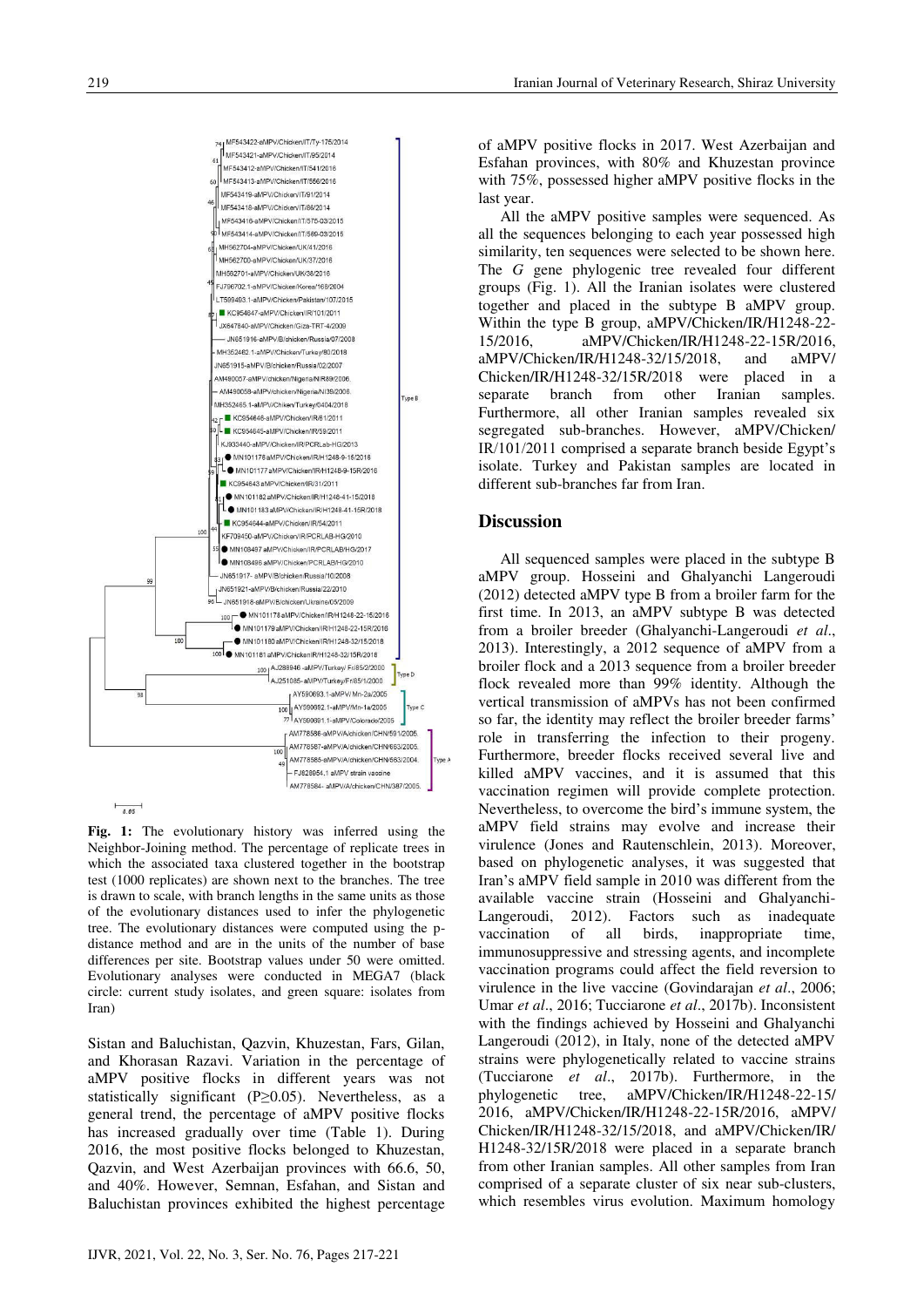was observed between recent sequences and other sequences reported previously in Iran (data not shown), and could be due to a common ancestor for all Iranian aMPVs. Cecchinato et al. (2010) reported that all recent Italian aMPV G genes were located in a separate cluster together, which were far from the first isolate of 1994. A phylogenetic analysis of the  $G$  gene from the identified aMPV strains of Italy from 2014 to 2016 also revealed an evolution in a continuous and progressive mode (Tucciarone et al., 2017b).

Homayounfar et al. (2015) investigated the presence of aMPV in the broiler, layer, and broiler breeder flocks in Iran from 2011 to 2012 by reverse transcriptionpolymerase chain reaction (RT-PCR). They only found 18.6% of the broiler flocks to be positive for the presence of aMPV (Homayounfar et al., 2015). Another study indicated that 48.1% of the broiler flocks sampled at slaughter age in the west of Iran were seropositive for aMPV (Rahimi, 2011). Additionally, 22.2% of all the sampled flocks were positive in Gilan province from 2016 to 2018. In this regard, the density of poultry farms, especially broiler breeder and broiler farms, as well as the population of rural birds, including chickens, geese, and ducks, are high in this area. Furthermore, the international wetland made this area a suitable lounge for wild migratory birds. In one study conducted in this province's live bird market, 30.6% of the sampled birds were aMPV positive (Chaboki et al., 2018). Moreover, it is reported that geese, starlings, sparrows, ducks, and swallows may play a significant role in spreading aMPV to neighboring farms (Shin et al., 2002). Thus, the role of wild and domestic reservoirs in spreading the pathogen should not be neglected. Khuzestan province had 66.6 and 75% aMPV positive flocks in 2016 and 2018, respectively. Hesami and Mayahi (2013) reported that 28% of sampled broiler flocks in Ahwaz city (capital of Khuzestan province) at slaughter age were positive for aMPV with RT-PCR. 28.8, 66.6, and 80% of sampled flocks in this province were positive for aMPV in 2016, 2017, and 2018, respectively. The density of broiler farms in one area is directly related to the rate of spread of aMPV as direct contact plays a critical role in virus transmission (Umar et al., 2016; Tucciarone et al., 2017a). In Italy, the aMPV was endemic in Italian broilers located in dense poultry farm areas (Tucciarone *et al.*, 2017b).

Although most Iranian samples were clustered close together, the nearest sample from the neighboring country belongs to Turkey. Bayraktar et al. (2018) reported aMPV subtype B in 7.2% of broiler farms in Turkey. Due to the timing of detection, it is impossible to recognize the probability of Iranian aMPV spread to Turkey or vice versa. aMPV/Chicken/IR/101/2011 comprised a separate branch beside aMPV/Chicken/ Giza-TRT-4/2009 from Egypt. We assume that migratory birds in the Black sea/Mediterranean flyway could have had a role in the transmission of Egyptian aMPV to Iran.

Based on the findings of the current comprehensive study in broiler farms and previous reports, it can be concluded that aMPV subtype B is dominant in Iran's poultry industry as there was no evidence for the presence of subtypes A, C, and D. The aMPV subtype B is present in different regions in the country, and it seems that the virus is endemic in Iran. Furthermore, the increasing number of aMPV positive flocks within three years (2016-2018) reveals the elevation field circulation of aMPVs. Thus, the role of this virus in poultry respiratory syndrome should not be underestimated. In addition to intense biosecurity implementation, aMPV vaccination in broiler farms may help as a control procedure. One dose of aMPV live-attenuated vaccine could provide lifelong protection for broilers (Cook, 2000). Nevertheless, the effectiveness of vaccination in broilers depends on the homology of the vaccine virus with the field virus, the method, age of vaccine application, and vaccination program comprehension in the region. Further investigations into layer, breeders, turkeys, and backyard poultry are needed to achieve a full epidemiological overview of Iran's aMPV infection.

#### Acknowledgement

The PCR Lab supported this study.

#### **Conflict of interest**

No conflict of interest is declared.

# **References**

- Alvarez, R; Lwamba, HM; Kapczynski, DR; Njenga, MK and Seal, BS (2003). Nucleotide and predicted amino acid sequence-based analysis of the avian metapneumovirus type C cell attachment glycoprotein gene: phylogenetic analysis and molecular epidemiology of US<sup>-</sup> pneumoviruses. J. Clin. Microbiol., 41: 1730-1735.
- Bäyon-Auboyer, MH; Arnauld, C; Toquin, D and **Eterradossi, N** (2000). Nucleotide sequences of the F, L and G protein genes of two non-A/non-B avian pneumoviruses (APV) reveal a novel APV subgroup. J. Gen. Virol., 81: 2723-2733.
- Bayraktar, E; Umar, S; Yilmaz, A; Turan, N; Franzo, G; Tucciarone, CM; Cecchinato, M; Cakan, B; Iqbal, M and Yilmaz, M (2018). First molecular characterization of avian metapneumovirus (aMPV) in Turkish broiler flocks. Avian Dis., 62: 425-430.
- Cecchinato, M; Catelli, E; Lupini, C; Ricchizzi, E; Clubbe, J; Battilani, M and Naylor, CJ (2010). Avian metapneumovirus (AMPV) attachment protein involvement in probable virus evolution concurrent with mass live vaccine introduction. Vet. Microbiol., 146: 24-34.
- Chaboki, PM; Ghalvanchilangeroudi, A; Karimi, V; Abdollahi, H; Maghsoudloo, H; Hosseini, H; Farahani, RK; Ghafouri, SA; Falah, MH; Rezaee, H; Jabbarifakhr, M and Mousavi, FS (2018). Prevalence of avian metapneumovirus subtype B in live bird market in Gilan province, Iran. Vet. Res. Forum., 9: 93-97.
- Cook, J (2000). Avian pneumovirus infections of turkeys and chickens. Vet. J., 160: 118-125.
- Ghafouri, SA; Fallah, MH; Talakesh, SF; Hosseini, H; Ziafati, Z and Malekan, M (2019). Full genome